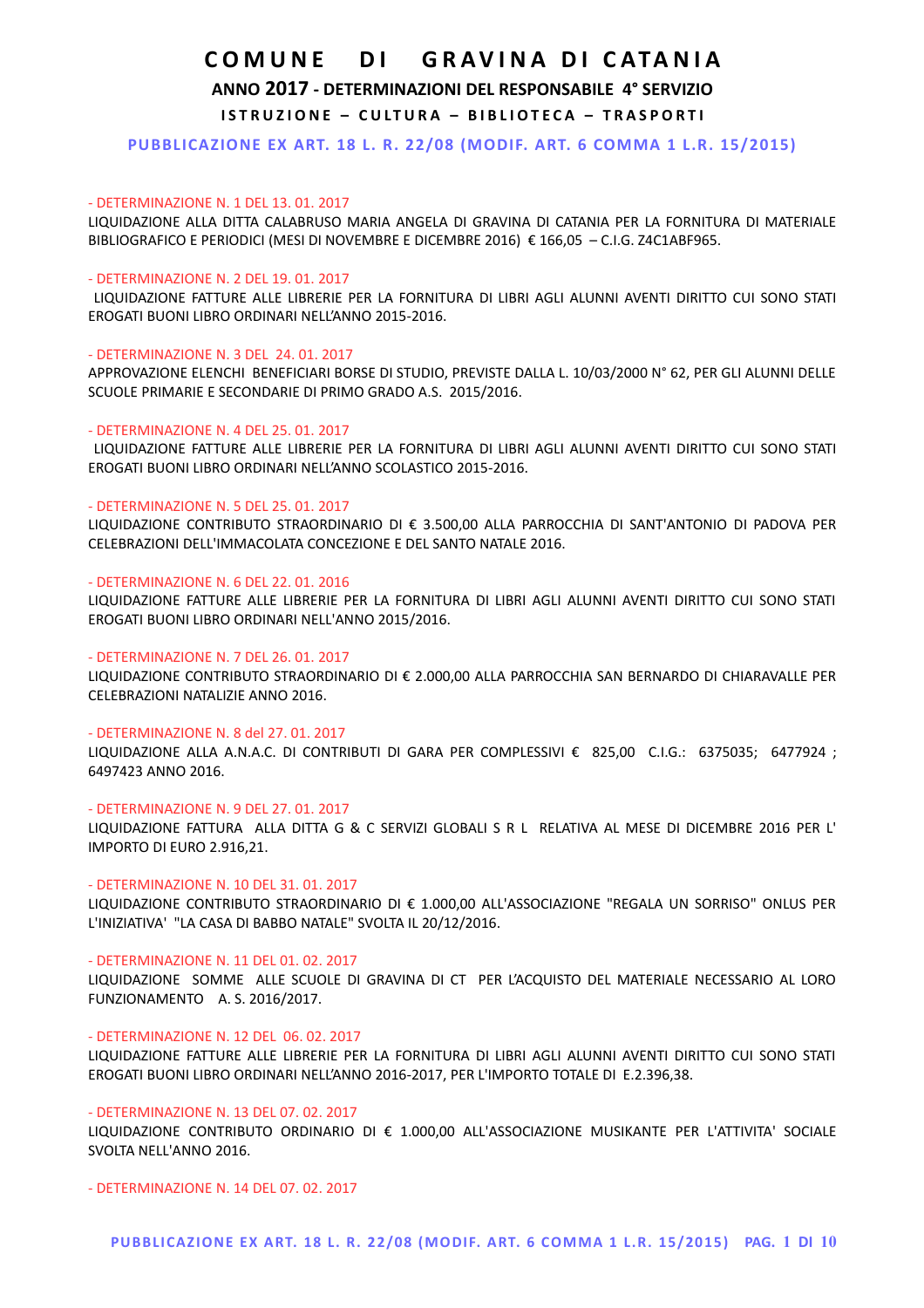**ANNO 2017 - DETERMINAZIONI DEL RESPONSABILE 4° SERVIZIO**

**ISTRUZIONE - CULTURA - BIBLIOTECA - TRASPORTI** 

# **PUBBLICAZIONE EX ART. 18 L. R. 22/08 (MODIF. ART. 6 COMMA 1 L.R. 15/2015)**

LIQUIDAZIONE ALLA PAM AUTOLINEE S.R.L. PER IL SERVIZIO DI TRASPORTO PUBBLICO LOCALE EFFETTUATO DAL 23 DICEMBRE 2016 AL 31 GENNAIO 2017 (CIG 6759258C25) € 6.057,99 (IVA 10% INCLUSA).

#### - DETERMINAZIONE N. 15 DEL 08. 02. 2017

LIQUIDAZIONE CONTRIBUTO STRAORDINARIO DI € 2.760,00 ALL'ASSOCIAZIONE CULTURALE "AMICI DELL'ARTE" PER IL 6° CONCERTO DI NATALE 2016 TENUTO PRESSO LA CHIESA MADRE DI GRAVINA DI CATANIA.

## - DETERMINAZIONE N. 16 DEL 09. 02. 2017

PROGETTO GRAVINA CONTEMPORANEA: APPROVAZIONE DELLA RENDICONTAZIONE DETTAGLIATA, DEL QUADRO ECONOMICO FINALE E DELLA RELAZIONE CONCLUSIVA SULLE ATTIVITÀ E I RISULTATI CONSEGUITI ATTESTANTE CONGRUITÀ E COERENZA DELLE OPERE FORNITURE E SERVIZI REALIZZATI [CUP G19G13000120006; PO FESR 2007-2013 - ATTUAZIONE ASSE III, LINEA INTERVENTO 3.1.3.3 COD. CARONTE SI 1 10037 - COD. F.D. 01/3019].

#### - DETERMINAZIONE n. 17 del 15. 02. 2017

LIQUIDAZIONE ALLA DITTA SISTERS SRL DI SAN PIETRO IN CASALE (BO) PER LA FORNITURA DI MATERIALE DI CANCELLERIA PER GLI UFFICI DEL 4° E 11° SERVIZIO E DELL'U.P. 328 – € 1.491,45 IVA INC. - C.I.G. ZDB1C8803B.

## - DETERMINAZIONE N. 18 DEL 17. 02. 2017

PIANO PREVENTIVO DI DETTAGLIO IN MATERIA DI PREVENZIONE DELLA CORRUZIONE E DELLA ILLEGALITA' 4° SERVIZIO - ANNO 2017.

#### - DETERMINAZIONE n. 19 del 21. 02. 2017

INTEGRAZIONE LIQUIDAZIONE CONTRIBUTO STRAORDINARIO DI € 240,00 ALL'ASSOCIAZIONE CULTURALE "AMICI DELL'ARTE" PER IL 6° CONCERTO DI NATALE 2016 TENUTO PRESSO LA CHIESA MADRE DI GRAVINA DI CATANIA.

### - DETERMINAZIONE n. 20 del 24. 02. 2017

INDIVIDUAZIONE SOMME DI CUI AGLI ARTT. 14 E 15 DEL C.C.N.L. E AL CONTRATTO DECENTRATO INTEGRATIVO DOVUTE PER L'ANNO 2016 AL PERSONALE DEL 4° SERVIZIO (VICARIO – PREPOSTO).

#### - DETERMINAZIONE n. 21 del 01. 03. 2017

ANNULLAMENTO DELLA PRECEDENTE DETERMINAZIONE N. 20/2017 E NUOVA INDIVIDUAZIONE SOMME DI CUI AGLI ARTT. 14 E 15 DEL C.C.N.L. E AL CONTRATTO DECENTRATO INTEGRATIVO DOVUTE PER L'ANNO 2016 AL PERSONALE DEL 4° SERVIZIO (VICARIO – PREPOSTO).

#### - DETERMINAZIONE n. 22 del 03. 03. 2017

LIQUIDAZIONE ALLA DITTA CALABRUSO MARIA ANGELA DI GRAVINA DI CATANIA PER LA FORNITURA DI MATERIALE BIBLIOGRAFICO E PERIODICI (MESI DI GENNAIO E FEBBRAIO 2017) € 173,69 – C.I.G. Z4C1ABF965.

## - DETERMINAZIONE n. 23 del 03. 03. 2017

INDIVIDUAZIONE COMPENSO PER STRAORDINARIO IN FAVORE DEL PERSONALE ASSEGNATO AL 4° SERVIZIO - ANNO 2016.

### - DETERMINAZIONE N. 24 DEL 08. 03. 2017

LIQUIDAZIONE ALLA PAM AUTOLINEE S.R.L. PER IL SERVIZIO DI TRASPORTO PUBBLICO LOCALE EFFETTUATO DAL 01 AL 28 FEBBRAIO 2017 (CIG 6759258C25) € 4.543,50 (IVA 10% INCLUSA).

#### - DETERMINAZIONE N. 26 DEL 14. 03. 2017

LIQUIDAZIONE FATTURA ALLA DITTA G&C SERVIZI GLOBALI S.R.L. PER IL SERVIZIO DI RISTORAZIONE SCOLASTICA - MESE DI GENNAIO 2017 - IMPORTO € 7.004,38 – CIG: 6780204158.

#### - DETERMINAZIONE N. 27 DEL 16. 03. 2017

LIQUIDAZIONE FATTURA ALLA DITTA G&C SERVIZI GLOBALI S.R.L. PER IL SERVIZIO DI RISTORAZIONE SCOLASTICA - MESE DI FEBBRAIO 2017 - IMPORTO € 7.850,80 – CIG: 6780204158.

#### - DETERMINAZIONE N. 28 DEL 16. 03. 2017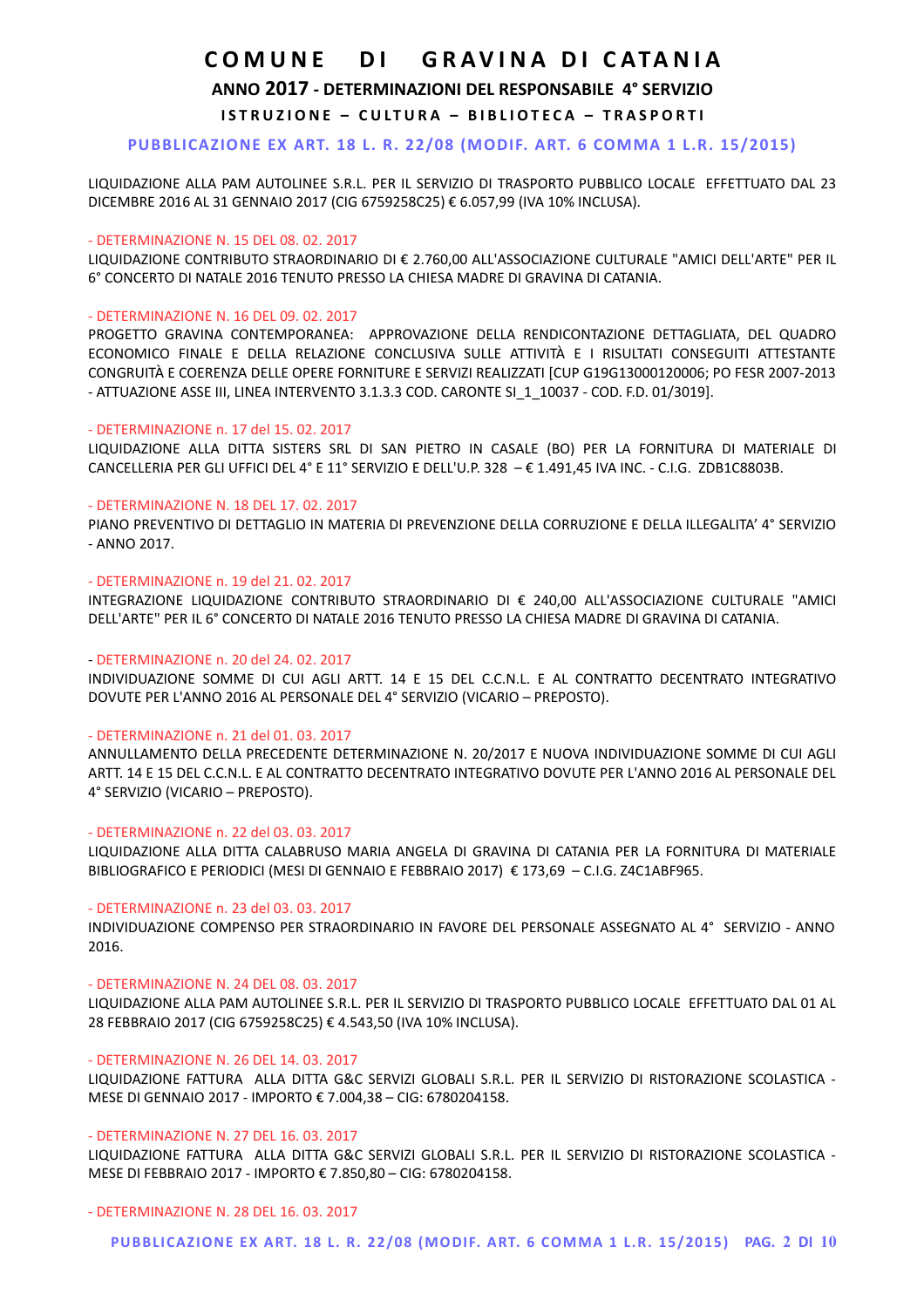**ANNO 2017 - DETERMINAZIONI DEL RESPONSABILE 4° SERVIZIO**

**ISTRUZIONE - CULTURA - BIBLIOTECA - TRASPORTI** 

## **PUBBLICAZIONE EX ART. 18 L. R. 22/08 (MODIF. ART. 6 COMMA 1 L.R. 15/2015)**

LIQUIDAZIONE FATTURA ALLA DITTA I.B.S. (INTERNET BOOKSHOP ITALIA S.R.L.) DI ASSAGO (MI) PER LA FORNITURA DI MATERIALE BIBLIOGRAFICO PER UN IMPORTO DI € 337,89 – C.I.G. Z3A1CBCF1A.

### - DETERMINAZIONE N. 29 DEL 17. 03. 2017

AFFIDAMENTO DI INTERVENTO MANUTENTIVO STRAORDINARIO SU FOTOCOPIATORE RICOH AFICIO MP-2020D ALLA DITTA COPY CENTER DI MISTERBIANCO PER € 256,20 (IVA INCL.) – C.I.G. Z381DD97DC.

#### - DETERMINAZIONE N. 30 DEL 21. 03. 2017

LIQUIDAZIONE CONTRIBUTO STRAORDINARIO DI € 1.000,00 ALL'ASSOCIAZIONE CULTURALE "IL GIARDINO DI SICILIA" PER IL PROGETTO "AULA DI ECOLOGIA ALL'APERTO" L'ORTO A SCUOLA TENUTO PRESSO IL CIRCOLO DIDATTICO "TOMASI DI LAMPEDUSA" DI GRAVINA DI CATANIA.

## - DETERMINAZIONE N. 31 DEL 30. 03. 2017

LIQUIDAZIONE CONTRIBUTO STRAORDINARIO DI € 3.000,00 ALL'ASSOCIAZIONE "GRAVINA ARTE" PER IL FESTIVAL INDIPENDENTE DI CINEMA BREVE "VIA DEI CORTI" TENUTO DAL 01 AL 04 DICEMBRE 2016 PRESSO L'AUDITORIUM A. MUSCO DI GRAVINA DI CATANIA.

## - DETERMINAZIONE N. 32 DEL 31. 03. 2017

LIQUIDAZIONE CONTRIBUTO ORDINARIO DI € 8.000,00 CONCESSO ALL'ASSOCIAZIONE "GRAVINA ARTE" PER LE SPESE DA QUESTA SOSTENUTE PER LE ATTIVITA' SOCIALI DELL'ANNO 2016.

## - DETERMINAZIONE N. 33 DEL 04. 04. 2017

IMPEGNO SOMMA PER LA EMISSIONE DEI BUONI LIBRO DESTINATI PER GLI ALUNNI DELLE SCUOLE SECONDARIE DI PRIMO GRADO (MEDIE) ANNO SCOLASTICO 2016/2017.

## - DETERMINAZIONE N. 34 DEL 05. 04. 2017

LIQUIDAZIONE DI € 256,20 (IVA INCL.) ALLA DITTA COPY CENTER DI MISTERBIANCO PER INTERVENTO MANUTENTIVO STRAORDINARIO SU FOTOCOPIATORE RICOH AFICIO MP-2020D – C.I.G. Z381DD97DC.

## - DETERMINAZIONE N. 35 DEL 05. 04. 2017

ACCERTAMENTO E IMPEGNO SOMME PROGETTO GRAVINA CONTEMPORANEA PO FESR 2007-2013 - ATTUAZIONE ASSE III, LINEA INTERVENTO 3.1.3.3 COD. CARONTE SI\_1\_10037 – COD. F.D. 01/3019.

#### - DETERMINAZIONE N. 36 DEL 07. 04. 2017

LIQUIDAZIONE ALLA PAM AUTOLINEE S.R.L. PER IL SERVIZIO DI TRASPORTO PUBBLICO LOCALE EFFETTUATO DAL 01 AL 31 MARZO 2017 (CIG 6759258C25) € 5.111,43 (IVA 10% INCLUSA).

## - DETERMINAZIONE N. 37 DEL 10. 04. 2017

LIQUIDAZIONE ALL'ASSOCIAZIONE SPAZI CONTEMPORANEI DI CATANIA DELLA SOMMA COMPLESSIVA DI € 23.954,80 PER PAGAMENTO DELLA FATTURA N. 1/2016 (€ 8.954,80) E PAGAMENTO A SALDO DEI PREMI AI VINCITORI DEL CONCORSO "IL GIARDINO DELL'ARTE" (TRASFERIMENTO DI € 15.000,00) [CUP G19G13000120006; PROGETTO GRAVINA CONTEMPORANEA PO FESR 2007-2013 - ATTUAZIONE ASSE III, LINEA INTERVENTO 3.1.3.3 COD. CARONTE SI\_1\_10037 - COD. F.D. 01/3019] - CIG ZD316B39B3.

#### - DETERMINAZIONE N. 38 DEL 10. 04. 2017

LIQUIDAZIONE CONTRIBUTO DI € 1.333,33 CONCESSO ALL'I.C.S. "G. TOMASI DI LAMPEDUSA" DI GRAVINA DI CATANIA PER ATTIVITA' EXTRA-CURRICULARI A.S. 2016-2017.

## - DETERMINAZIONE N. 39 DEL 13. 04. 2017

LIQUIDAZIONE FATTURE ALLE LIBRERIE PER LA FORNITURA DI LIBRI AGLI ALUNNI AVENTI DIRITTO CUI SONO STATI EROGATI BUONI LIBRO ORDINARI NELL'ANNO 2016-2017, PER L'IMPORTO TOTALE DI € 6.534,12.

## - DETERMINAZIONE N. 40 DEL 20. 04. 2017

LIQUIDAZIONE CONTRIBUTO STRAORDINARIO DI € 1.000,00 ALLA DITTA GIUSEPPE MAIMONE EDITORE PER IL CONCORSO LETTERARIO "STORIE SOTTO IL VULCANO - I RAGAZZI RACCONTANO".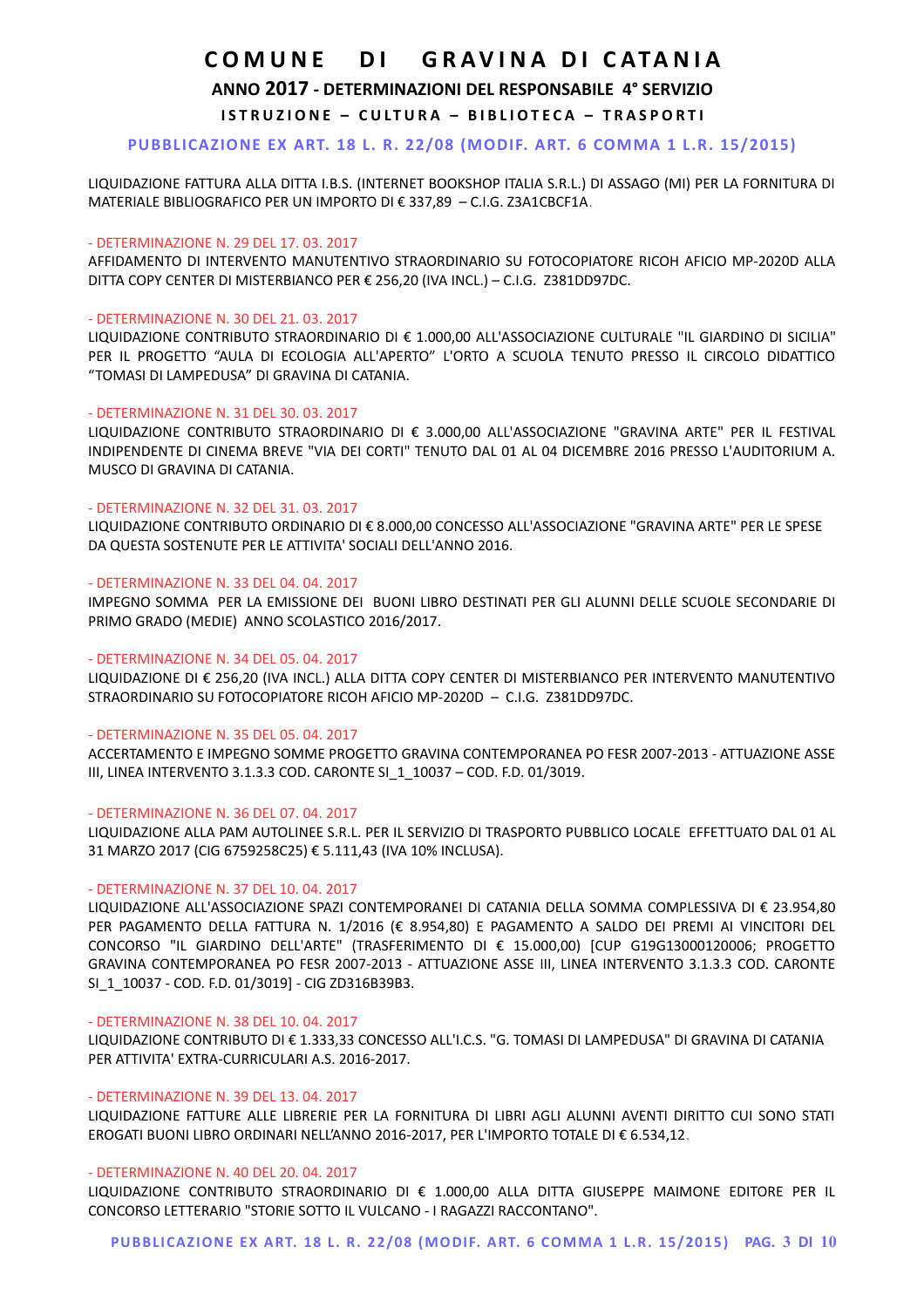# **ANNO 2017 - DETERMINAZIONI DEL RESPONSABILE 4° SERVIZIO**

**ISTRUZIONE - CULTURA - BIBLIOTECA - TRASPORTI** 

**PUBBLICAZIONE EX ART. 18 L. R. 22/08 (MODIF. ART. 6 COMMA 1 L.R. 15/2015)**

### - DETERMINAZIONE N. 41 DEL 27. 04. 2017

LIQUIDAZIONE FATTURA ALLA DITTA G&C SERVIZI GLOBALI S.R.L. PER IL SERVIZIO DI RISTORAZIONE SCOLASTICA - MESE DI MARZO 2017 - IMPORTO € 9.156,41 – CIG: 6780204158.

### - DETERMINAZIONE N. 42 DEL 28. 04. 2017

LIQUIDAZIONE FATTURE ALLE LIBRERIE PER LA FORNITURA DI LIBRI AGLI ALUNNI AVENTI DIRITTO CUI SONO STATI EROGATI BUONI LIBRO ORDINARI NELL'ANNO 2016-2017, PER L'IMPORTO TOTALE DI € 353,19.

## - DETERMINAZIONE N. 43 DEL 03. 05. 2017

AFFIDAMENTO REALIZZAZIONE E FORNITURA DI N. 2 TARGHE IN PLEXIGLASS E DI N. 3 PANELLI IN FOREX ALLA DITTA 4PRINT ADVERTISING DI GRAVINA DI CATANIA PER € 463,00 (IVA INCL.) PER LA REALIZZAZIONE DEL PROGETTO GRAVINA CONTEMPORANEA – C.I.G. Z951E651EC CUP G19G13000120006.

## - DETERMINAZIONE N. 44 DEL 04. 05. 2017

LIQUIDAZIONE ALLA PAM AUTOLINEE S.R.L. PER IL SERVIZIO DI TRASPORTO PUBBLICO LOCALE EFFETTUATO DAL 01 AL 30 APRILE 2017 (CIG 6759258C25) € 4.354,19 (IVA 10% INCLUSA).

## - DETERMINAZIONE N. 45 DEL 08. 05. 2017

LIQUIDAZIONE ALLA DITTA CALABRUSO MARIA ANGELA DI GRAVINA DI CATANIA PER LA FORNITURA DI MATERIALE BIBLIOGRAFICO E PERIODICI (MESI DI MARZO E APRILE 2017) € 175,71 – C.I.G. Z4C1ABF965 E C.I.G. Z3A1CBCFIA.

# - DETERMINAZIONE N. 46 DELL'11. 05. 2017

LIQUIDAZIONE CONTRIBUTO ORDINARIO DI € 3.000,00 CONCESSO ALLA FRATERNITA' DI MISERICORDIA DI GRAVINA DI CATANIA O.N.L.U.S. PER LE SPESE DA QUESTA SOSTENUTE PER LE ATTIVITA' SOCIALI DELL'ANNO 2016.

#### - DETERMINAZIONE N. 47 DELL'11. 05. 2017

LIQUIDAZIONE FATTURE ALLE LIBRERIE PER LA FORNITURA DI LIBRI AGLI ALUNNI AVENTI DIRITTO CUI SONO STATI EROGATI BUONI LIBRO ORDINARI NELL'ANNO 2016-2017, PER L'IMPORTO TOTALE DI € 1.115,60.

## - DETERMINAZIONE N. 48 DELL'11. 05. 2017

LIQUIDAZIONE FATTURA ALLA DITTA I.B.S. (INTERNET BOOKSHOP ITALIA S.R.L.) DI ASSAGO (MI) PER LA FORNITURA DI MATERIALE BIBLIOGRAFICO PER UN IMPORTO DI € 232,10 – C.I.G. Z3A1CBCF1A.

#### - DETERMINAZIONE N. 49 DEL 12. 05. 2017

LIQUIDAZIONE ALLA DITTA 4PRINT ADVERTISING DI GRAVINA DI CATANIA DI € 463,00 (IVA INCL.) PER LA REALIZZAZIONE E FORNITURA DI TARGHE E PANNELLI PER OPERE "IL GIARDINO DELL'ARTE" (CUP G19G13000120006, PROGETTO GRAVINA CONTEMPORANEA PO FESR 2007-2013 – ATTUAZIONE ASSE III, LINEA INTERVENTO 3,1,3,3 COD. CARONTE SI\_1\_10037 – COD. F.D. 01/3019) – CIG Z951E651EC.

#### - DETERMINAZIONE N. 50 DEL 12. 05. 2017

PIANO DEGLI OBIETTIVI ASSEGNATI AI DIPENDENTI DEL 4° SERVIZIO PER L'ANNO 2017.

## - DETERMINAZIONE N. 51 DEL 18. 05. 2017

LIQUIDAZIONE FATTURA ALLA DITTA G&C SERVIZI GLOBALI S.R.L. PER IL SERVIZIO DI RISTORAZIONE SCOLASTICA - MESE DI APRILE 2017 - IMPORTO € 5.393,78 – CIG: 6780204158.

#### - DETERMINAZIONE N. 52 DEL 18. 05. 2017

LIQUIDAZIONE FATTURE ALLE LIBRERIE PER LA FORNITURA DI LIBRI AGLI ALUNNI AVENTI DIRITTO CUI SONO STATI EROGATI BUONI LIBRO ORDINARI NELL'ANNO 2016-2017, PER L'IMPORTO TOTALE DI € 1.053,59.

## - DETERMINAZIONE N. 53 DEL 19. 05. 2017

FORNITURA GRATUITA DEI LIBRI DI TESTO AGLI STUDENTI DELLE FAMIGLIE RESIDENTI PER L'ANNO SCOLASTICO 2014/2015 AI SENSI DELLA L. 448/98. IMPEGNO SOMME.

**PUBBLICAZIONE EX ART. 18 L. R. 22/08 (MODIF. ART. 6 COMMA 1 L.R. 15/2015) PAG. 4 DI 10**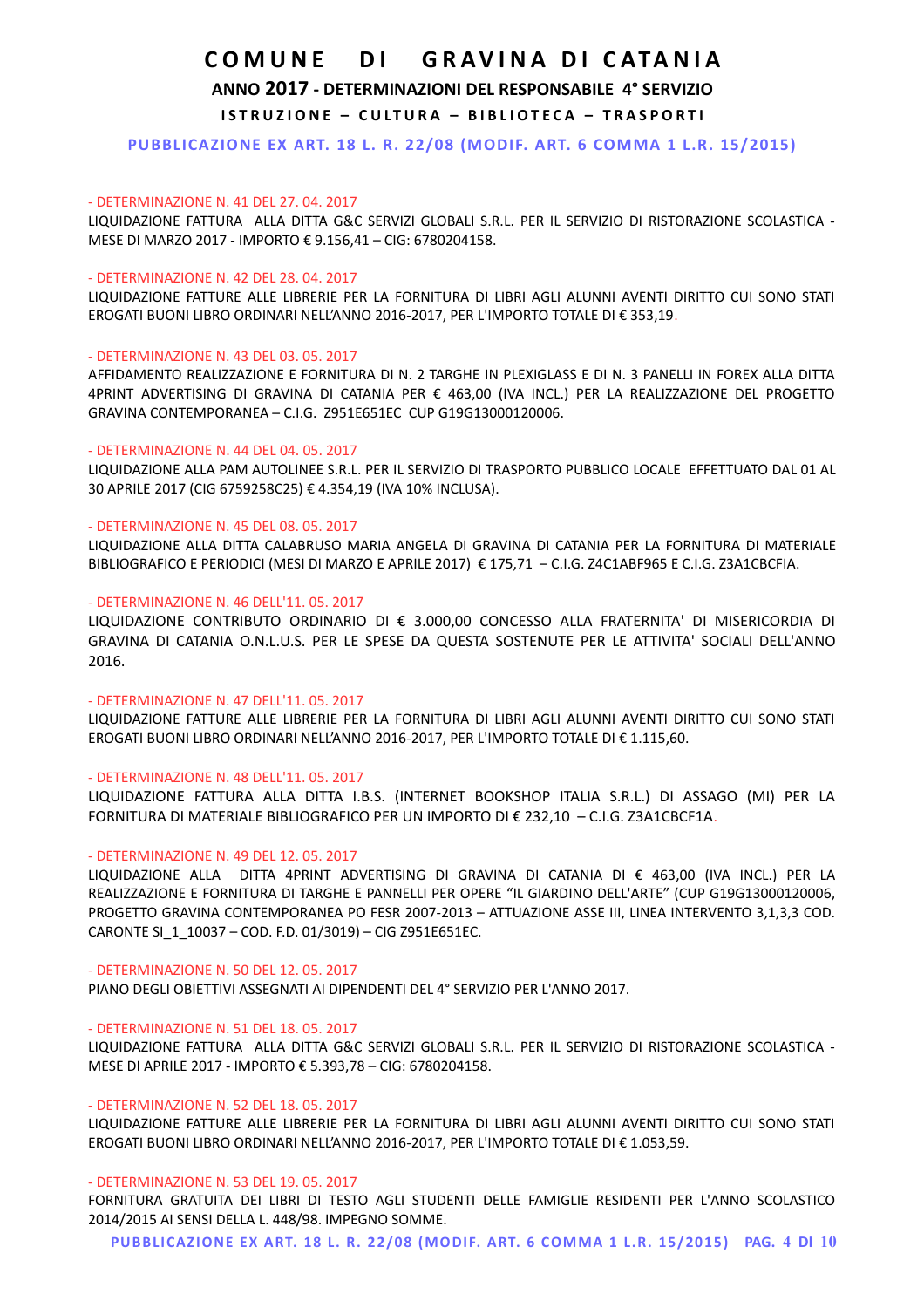# **ANNO 2017 - DETERMINAZIONI DEL RESPONSABILE 4° SERVIZIO**

**ISTRUZIONE - CULTURA - BIBLIOTECA - TRASPORTI** 

**PUBBLICAZIONE EX ART. 18 L. R. 22/08 (MODIF. ART. 6 COMMA 1 L.R. 15/2015)**

### - DETERMINAZIONE N. 54 DEL 26. 05. 2017

ACQUISTO DI PERIODICI PER LA BIBLIOTECA COMUNALE DALLA CARTOLIBRERIA CALABRUSO MARIA ANGELA DI GRAVINA DI CATANIA PER UN IMPORTO DI € 500,00 (C.I.G. Z4C1ABF965).

### - DETERMINAZIONE N. 55 DEL 26. 05. 2017

LIQUIDAZIONE FATTURE ALLE LIBRERIE PER LA FORNITURA DI LIBRI AGLI ALUNNI AVENTI DIRITTO CUI SONO STATI EROGATI BUONI LIBRO ORDINARI NELL'ANNO 2016-2017, PER L'IMPORTO TOTALE DI € 146,61.

## - DETERMINAZIONE N. 56 DEL 29. 05. 2017

FORNITURA GRATUITA DEI LIBRI DI TESTO AGLI STUDENTI DELLE FAMIGLIE RESIDENTI PER L'ANNO SCOLASTICO 2014/2015 AI SENSI DELLA L. 448/98. LIQUIDAZIONE SOMME.

#### - DETERMINAZIONE N. 57 DEL 01. 06. 2017

LIQUIDAZIONE ALLA PAM AUTOLINEE S.R.L. PER IL SERVIZIO DI TRASPORTO PUBBLICO LOCALE EFFETTUATO DAL 02 AL 31 MAGGIO 2017 (CIG 6759258C25) € 4.922,12 (IVA 10% INCLUSA).

## - DETERMINAZIONE N. 55 DEL 26. 05. 2017

LIQUIDAZIONE FATTURE ALLE LIBRERIE PER LA FORNITURA DI LIBRI AGLI ALUNNI AVENTI DIRITTO CUI SONO STATI EROGATI BUONI LIBRO ORDINARI NELL'ANNO 2016-2017, PER L'IMPORTO TOTALE DI € 413,18.

## - DETERMINAZIONE N. 59 DEL 12. 06. 2017

CONCESSIONE CONTRIBUTO ECONOMICO DI € 15.000,00 ALLA PARROCCHIA SANT'ANTONIO DI PADOVA PER I FESTEGGIAMENTI IN ONORE DEL SANTO PATRONO DEL 13/06/2017.

### - DETERMINAZIONE N. 60 DEL 22. 06. 2017

LIQUIDAZIONE FATTURA ALLA DITTA G&C SERVIZI GLOBALI S.R.L. PER IL SERVIZIO DI RISTORAZIONE SCOLASTICA - MESE DI MAGGIO 2017 - IMPORTO € 7.658,90 – CIG: 6780204158.

#### - DETERMINAZIONE N. 61 DEL 23. 06. 2017

LIQUIDAZIONE FATTURE ALLE LIBRERIE PER LA FORNITURA DI LIBRI AGLI ALUNNI AVENTI DIRITTO CUI SONO STATI EROGATI BUONI LIBRO ORDINARI NELL'ANNO 2016-2017, PER L'IMPORTO TOTALE DI € 41,32.

## - DETERMINAZIONE N. 62 DEL 26. 06. 2017

PROGETTO GRAVINA CONTEMPORANEA: APPROVAZIONE DEL QUADRO ECONOMICO FINALE E FRUIBILITA' DELLE OPERE OGGETTO DEI CONCORSI "IL GIARDINO DELL'ARTE" E "CORTI DI ARCHITETTURA" [CUP G19G13000120006; PO FESR 2007-2013 - ATTUAZIONE ASSE III, LINEA INTERVENTO 3.1.3.3 COD. CARONTE SI\_1\_10037 - COD. F.D. 01/3019].

#### - DETERMINAZIONE N. 63 DEL 30. 06. 2017

CONCESSIONE ULTERIORE CONTRIBUTO ECONOMICO DI € 22.000,00 ALLA PARROCCHIA SANT'ANTONIO DI PADOVA PER I FESTEGGIAMENTI IN ONORE DEL SANTO PATRONO DEL 13/06/2017.

## - DETERMINAZIONE n. 64 del 30. 06. 2017

INDIVIDUAZIONE E LIQUIDAZIONE SOMME INCENTIVANTI LA PRODUTTIVITA' INDIVIDUALE DOVUTE PER L'ANNO 2016 AL PERSONALE DEL 4° SERVIZIO – PRODUTTIVITA' PER OBIETTIVO DI STRUTTURA (ART. 5 LETT. "E" E ALL. B DEL CONTRATTO DECENTRATO INTEGRATIVO ANNO 2016 – PARTE ECONOMICA).

### - DETERMINAZIONE N. 65 DEL 03. 07. 2017

LIQUIDAZIONE ALLA PAM AUTOLINEE S.R.L. PER IL SERVIZIO DI TRASPORTO PUBBLICO LOCALE EFFETTUATO DAL 01 AL 30 GIUGNO 2017 (CIG 6759258C25) € 4.732,81 (IVA 10% INCLUSA).

#### - DETERMINAZIONE N. 66 DEL 04. 07. 2017

CONCESSIONE DI PATROCINIO GRATUITO CON UTILIZZO DEL LOGO COMUNALE ALL'ASSOCIAZIONE "NOI SIAMO SOLIDALI" ONLUS DI CATANIA PER LA REALIZZAZIONE E DIFFUSIONE DEL "MANUALE INFORMATIVO SUL PIANO DI PROTEZIONE CIVILE DEL COMUNE DI GRAVINA DI CATANIA.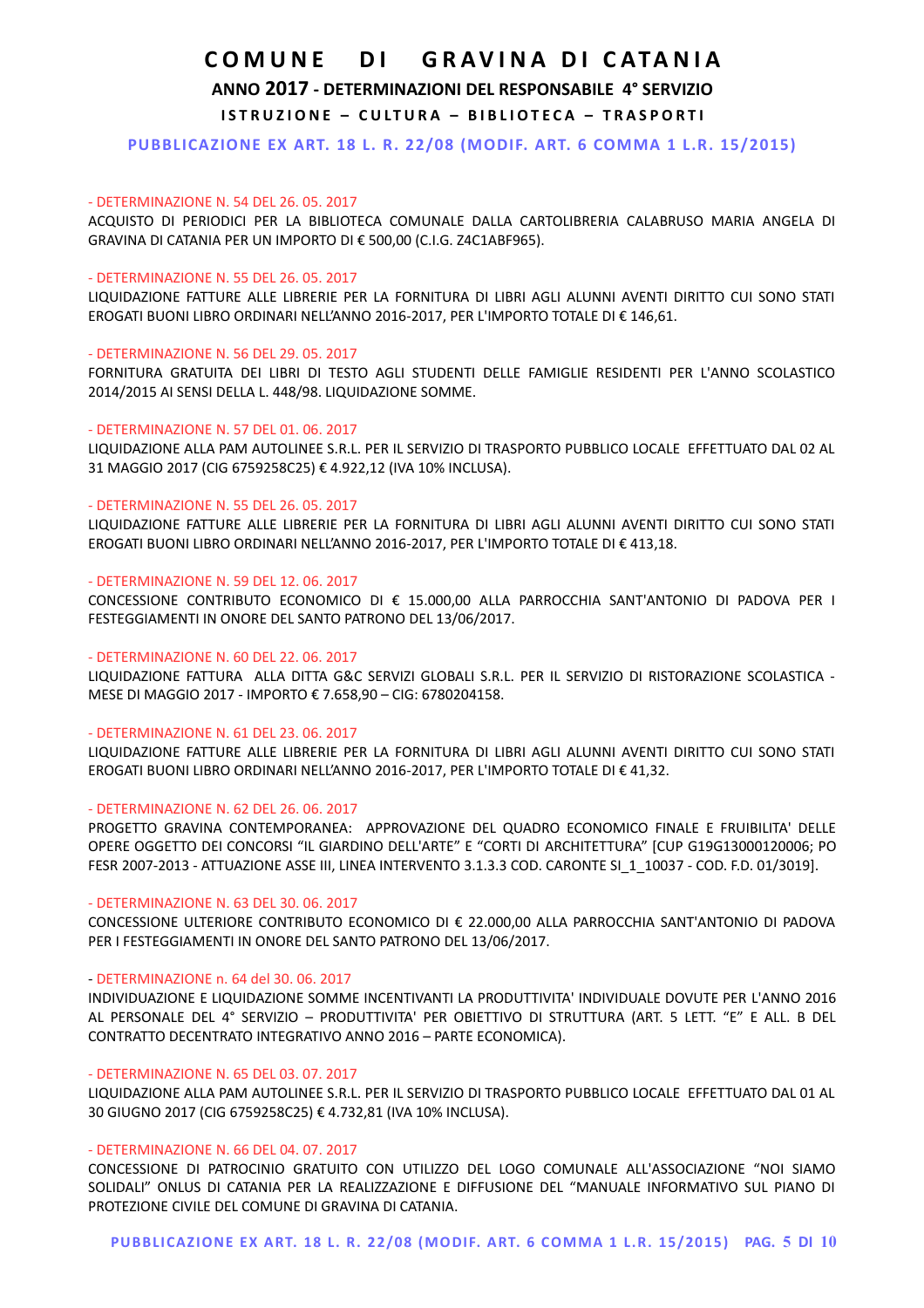# **ANNO 2017 - DETERMINAZIONI DEL RESPONSABILE 4° SERVIZIO**

**ISTRUZIONE - CULTURA - BIBLIOTECA - TRASPORTI** 

**PUBBLICAZIONE EX ART. 18 L. R. 22/08 (MODIF. ART. 6 COMMA 1 L.R. 15/2015)**

### - DETERMINAZIONE N. 67 DEL 05. 07. 2017

LIQUIDAZIONE FATTURA ALLA DITTA G&C SERVIZI GLOBALI S.R.L. PER IL SERVIZIO DI RISTORAZIONE SCOLASTICA - MESE DI GIUGNO 2017 - IMPORTO € 1.182,25 – CIG: 6780204158.

#### - DETERMINAZIONE N. 68 DEL 06. 07. 2017

LIQUIDAZIONE CONTRIBUTO ECONOMICO DI € 37.000,00 ALLA PARROCCHIA SANT'ANTONIO DI PADOVA PER I FESTEGGIAMENTI IN ONORE DEL SANTO PATRONO DEL 13/06/2017.

#### - DETERMINAZIONE N. 69 DEL 10. 07. 2017

AFFIDAMENTO FORNITURA DI ARREDI SCOLASTICI A SEGUITO DI TRATTATIVA DIRETTA SUL MEPA ALLA DITTA DINA PROFESSIONALE S.R.L. DI SAN GIOVANNI LA PUNTA (CT) PER € 3.269,00 (OLTRE IVA) – C.I.G. ZB71ED0BF7.

#### - DETERMINAZIONE N. 70 DEL 10. 07. 2017

LIQUIDAZIONE ALLA DITTA CALABRUSO MARIA ANGELA DI GRAVINA DI CATANIA PER LA FORNITURA DI MATERIALE BIBLIOGRAFICO E PERIODICI (MESI DI MAGGIO E GIUGNO 2017) € 157,22 – C.I.G. Z4C1ABF965.

#### - DETERMINAZIONE N. 71 DEL 10. 07. 2017

LIQUIDAZIONE CONTRIBUTO DI € 1.333,33 CONCESSO ALL'I.C.S. "G. RODARI-G. NOSENGO" DI GRAVINA DI CATANIA PER ATTIVITA' EXTRA-CURRICULARI A.S. 2016-2017.

## - DETERMINAZIONE N. 72 DELL'11. 07. 2017

CONCESSIONE CONTRIBUTI ECONOMICI DI € 3.000,00 ALLA PARROCCHIA SAN PAOLO PER I FESTEGGIAMENTI IN ONORE DI SAN PAOLO DAL 21 AL 29 GIUGNO 2017 E DI € 3.000,00 ALLA PARROCCHIA SAN BERNARDO DI CHIARAVALLE PER INTERVENTI CHE ASSICURINO LA MESSA IN SICUREZZADEL SOLAIO INGRESSO CHIESA.

#### - DETERMINAZIONE N. 73 DEL 12. 07. 2017

LIQUIDAZIONE FATTURA ALLA DITTA "LBRI E LIBRACCI" PER LA FORNITURA DI LIBRI E MATERIALE SCOLASTICO AGLI ALUNNI AVENTI DIRITTO CUI SONO STATI EROGATI BUONI LIBRO DI CUI ALLA L.R. 57/1985 NELL'ANNO SCOLASTICO 2016-2017, € 123,96.

#### - DETERMINAZIONE N. 74 DEL 21. 07. 2017

LIQUIDAZIONE FATTURE A LIBRERIE DIVERSE PER LA FORNITURA DI LIBRI E MATERIALE SCOLASTICO AGLI ALUNNI AVENTI DIRITTO CUI SONO STATI EROGATI BUONI LIBRO DI CUI ALLA L.R. 57/1985 NELL'ANNO SCOLASTICO 2016-2017.

#### - DETERMINAZIONE N. 75 DEL 26. 07. 2017

LIQUIDAZIONE CONTRIBUTO ECONOMICO DI € 3.000,00 ALLA PARROCCHIA SAN BERNARDO DI CHIARAVALLE PER INTERVENTI CHE ASSICURINO LA MESSA IN SICUREZZA DEL SOLAIO INGRESSO CHIESA.

## - DETERMINAZIONE N. 76 DEL 01. 08. 2017

LIQUIDAZIONE ALLA PAM AUTOLINEE S.R.L. PER IL SERVIZIO DI TRASPORTO PUBBLICO LOCALE EFFETTUATO DAL 01 AL 31 LUGLIO 2017 (CIG 6759258C25) € 4.922,12 (IVA 10% INCLUSA).

#### - DETERMINAZIONE N. 77 DEL 08. 08. 2017

LIQUIDAZIONE FATTURE ALLE LIBRERIE PER LA FORNITURA DI LIBRI AGLI ALUNNI AVENTI DIRITTO CUI SONO STATI EROGATI BUONI LIBRO ORDINARI NELL'ANNO 2016-2017, PER L'IMPORTO TOTALE DI € 41,32.

### - DETERMINAZIONE N. 78 DEL 09. 08. 2017

LIQUIDAZIONE CONTRIBUT0 ECONOMIC0 DI € 2.930,60 ALLA PARROCCHIA SAN PAOLO PER I FESTEGGIAMENTI IN ONORE DI SAN PAOLO DAL 21 AL 29 GIUGNO 2017.

- DETERMINAZIONE N. 79 DEL 21. 08. 2017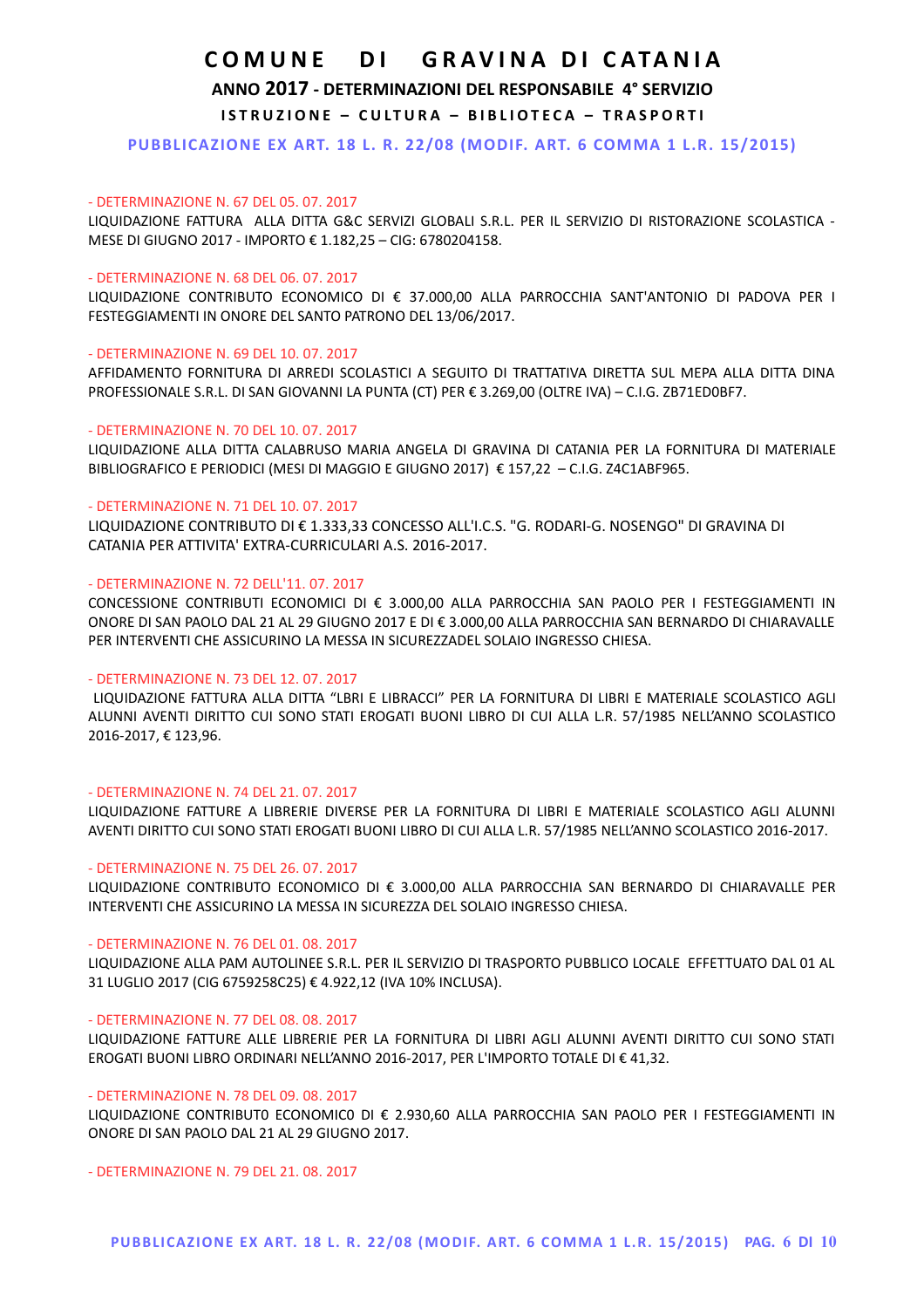# **ANNO 2017 - DETERMINAZIONI DEL RESPONSABILE 4° SERVIZIO**

**ISTRUZIONE - CULTURA - BIBLIOTECA - TRASPORTI** 

## **PUBBLICAZIONE EX ART. 18 L. R. 22/08 (MODIF. ART. 6 COMMA 1 L.R. 15/2015)**

REALIZZAZIONE INTERVENTI CON IL CONTRIBUTO ECONOMICO DI € 2.500,00 RICEVUTO DAL "CONSORZIO ETNEO PER LA LEGALITA' E LO SVILUPPO": ACCERTAMENTO E IMPEGNO DELLE SOMME, ACQUISIZIONE DI SERVIZI E ACQUISTO DI PUBBLICAZIONI SUL TEMA DELLA LEGALITA' E DEL CONTRASTO ALLE MAFIE (CIG: ZA61FAB3A8 – Z8E1FAB40D).

#### - DETERMINAZIONE N. 80 DEL 31. 08. 2017

AFFIDAMENTO DELLA FORNITURA DI STAMPATIPER BUONI LIBRO PERSONALIZZATI ALLA DITTA GRAFICHE ZAPPALA' S.N.C. DI BELPASSO (CT) PER € 176,00 (OLTRE IVA) C.I.G. Z421FBE129.

#### - DETERMINAZIONE N. 81 DEL 04. 09. 2017

LIQUIDAZIONE ALLA PAM AUTOLINEE S.R.L. PER IL SERVIZIO DI TRASPORTO PUBBLICO LOCALE EFFETTUATO DAL 01 AL 31 AGOSTO 2017 (CIG 6759258C25) € 4.922,12 (IVA 10% INCLUSA).

#### - DETERMINAZIONE N. 82 DEL 05. 09. 2017

LIQUIDAZIONE FATTURA ALLA DITTA I.B.S. (INTERNET BOOKSHOP ITALIA S.R.L.) DI ASSAGO (MI) PER LA FORNITURA DI MATERIALE BIBLIOGRAFICO PER UN IMPORTO DI € 98,60 – C.I.G. Z3A1CBCF1A.

#### - DETERMINAZIONE N. 83 DEL 18. 09. 2017

LIQUIDAZIONE ALLA DITTA DINA PROFESSIONALE S.R.L. DI SAN GIOVANNI LA PUNTA (CT) DI € 3.268,00 (OLTRE IVA) PER LA FORNITURA DI ARREDI SCOLASTICI – C.I.G. ZB71ED0BF7.

#### - DETERMINAZIONE N. 84 DEL 18. 09. 2017

IMPEGNO SOMME PER RIMBORSO ABBONAMENTI TRASPORTI SCOLASTICI A.S. 2016/2017.

#### - DETERMINAZIONE N. 85 DEL 18. 09. 2017

LIQUIDAZIONE ALLA DITTA CALABRUSO MARIA ANGELA DI GRAVINA DI CATANIA PER LA FORNITURA DI MATERIALE BIBLIOGRAFICO E PERIODICI (MESI DI LUGLIO ED AGOSTO 2017) € 161,49 – C.I.G. Z4C1ABF965.

#### - DETERMINAZIONE N. 86 DEL 26. 09. 2017

LIQUIDAZIONE SOMME PER RIMBORSO SPESE DI TRASPORTO A.S. 2016/2017 (L.R. 26/5/73 N. 24, L.R. 13/1/78 N. 1 E L.R. 27/12/78 N. 68).

#### - DETERMINAZIONE N. 87 DEL 27. 09. 2017

LIQUIDAZIONE FATTURE ALLE LIBRERIE PER LA FORNITURA DI LIBRI AGLI ALUNNI AVENTI DIRITTO CUI SONO STATI EROGATI BUONI LIBRO ORDINARI NELL'ANNO 2016-2017, PER L'IMPORTO TOTALE DI € 681,73.

#### - DETERMINAZIONE N. 88 DEL 27. 09. 2017

LIQUIDAZIONE CONTRIBUTO DI € 3.000,00 CONCESSO AL 3° C.D. "GIOVANNI PAOLO II" DI GRAVINA DI CATANIA PER PROGETTO ATTIVITA' FORMATIVE VOLTE A COMBATTERE IL FENOMENO DEL BULLISMO A.S. 2016-2017.

## - DETERMINAZIONE N. 89 DEL 02. 10. 2017

LIQUIDAZIONE ALLA PAM AUTOLINEE S.R.L. PER IL SERVIZIO DI TRASPORTO PUBBLICO LOCALE EFFETTUATO DAL 01 AL 30 SETTEMBRE 2017 (CIG 6759258C25) € 4.922,12 (IVA 10% INCLUSA).

#### - DETERMINAZIONE N. 90 DEL 18. 10. 2017

LIQUIDAZIONE ALLA DITTA GRAFICHE ZAPPALA' S.N.C. DI BELPASSO (CT) PER € 176,00 (OLTRE IVA) PER LA FORNITURA DI 800 BUONI LIBRO PERSONALIZZATI C.I.G. Z421FBE129.

## - DETERMINAZIONE N. 92 DEL 24. 10. 2017

LIQUIDAZIONE CONTRIBUTO DI € 1.333,33 CONCESSO AL 3° C.D. "GIOVANNI PAOLO II" DI GRAVINA DI CATANIA PER ATTIVITA' EXTRA-CURRICULARI A.S. 2016-2017.

#### - DETERMINAZIONE N. 94 DEL 25. 10. 2017

LIQUIDAZIONE ALL'ASSOCIAZIONE NO PROFIT "AMEDIT – AMICI DEL MEDITERRANEO" PER LA REALIZZAZIONE DELLO SPETTACOLO "LA MIA VITA NEI SOCIAL" NEGLI ISTITUTI COMPRENSIVI GRAVINESI - € 1900,00 – CIG ZA61FAB3A8.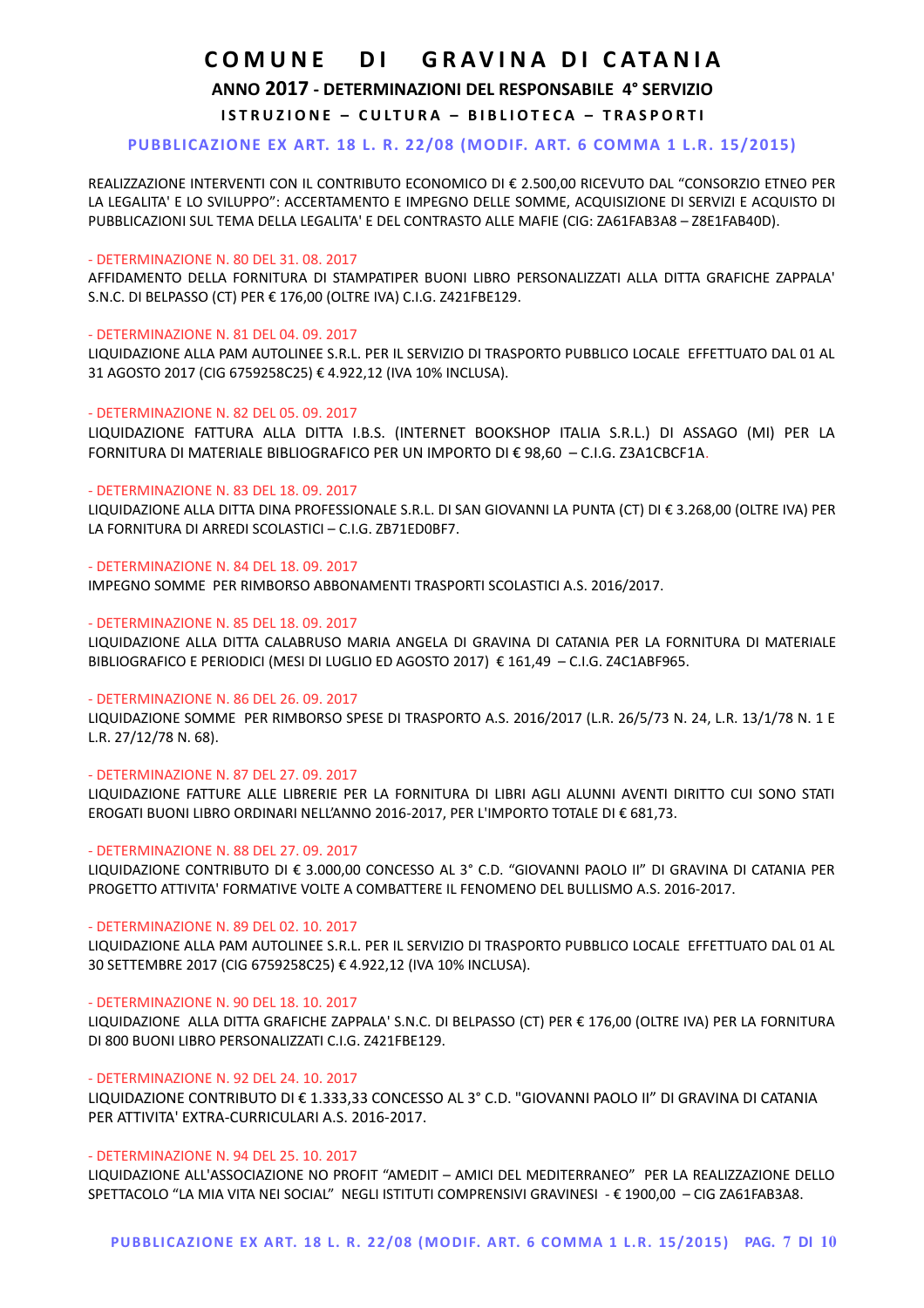# **ANNO 2017 - DETERMINAZIONI DEL RESPONSABILE 4° SERVIZIO**

# **ISTRUZIONE - CULTURA - BIBLIOTECA - TRASPORTI**

## **PUBBLICAZIONE EX ART. 18 L. R. 22/08 (MODIF. ART. 6 COMMA 1 L.R. 15/2015)**

#### - DETERMINAZIONE N. 95 DEL 02.11. 2017

CONCESSIONE CONTRIBUTO ECONOMICO DI € 500,00 ALLA PARROCCHIA SANT'ANTONIO DI PADOVA PER I FESTEGGIAMENTI IN ONORE DELLA MADONNA DEL ROSARIO.

### - DETERMINAZIONE N. 96 DEL 02.11. 2017

CONCESSIONE CONTRIBUTO ECONOMICO DI € 500,00 ALLA "ASSOCIAZIONE DI VOLONTARIATO QUARTIERE SAN PAOLO" PER LA MANIFESTAZIONE "1° BAU DAY" (PRIMA FESTA DEGLI AMICI A 4 ZAMPE) DA TENERSI NEL PARCO SAN PAOLO IL 12/11/2017.

## - DETERMINAZIONE N. 97 DEL 03.11. 2017

ACQUISTO DI MATERIALE BIBLIOGRAFICO E PERIODICI PER LA BIBLIOTECA COMUNALE PRESSO CARTOLIBRERIA "GIOTTO" DI CALABRUSO MARIA ANGELA DI GRAVINA DI CATANIA PER UN IMPORTO DI € 500,00 (C.I.G. Z4E20927C2).

### - DETERMINAZIONE N. 98 DEL 03. 11. 2017

LIQUIDAZIONE ALLA PAM AUTOLINEE S.R.L. PER IL SERVIZIO DI TRASPORTO PUBBLICO LOCALE EFFETTUATO DAL 01 AL 31 OTTOBRE 2017 (CIG 6759258C25) € 4.922,12 (IVA 10% INCLUSA).

#### - DETERMINAZIONE N. 99 DEL 10. 11 . 2017

LIQUIDAZIONE FATTURA ALLA DITTA G&C SERVIZI GLOBALI S.R.L. PER IL SERVIZIO DI RISTORAZIONE SCOLASTICA - MESE DI OTTOBRE 2017 - IMPORTO € 11.267,32 – CIG: 6780204158.

#### - DETERMINAZIONE N. 100 DEL 10. 11. 2017

LIQUIDAZIONE FATTURA ALLA DITTA I.B.S. (INTERNET BOOKSHOP ITALIA S.R.L.) DI ASSAGO (MI) PER LA FORNITURA DI PUBBLICAZIONI PER UN IMPORTO DI € 130,39 – C.I.G. Z3A1CBCF1A.

#### - DETERMINAZIONE N. 101 DEL 10. 11. 2017

LIQUIDAZIONE ALLA DITTA CALABRUSO MARIA ANGELA DI GRAVINA DI CATANIA PER LA FORNITURA DI MATERIALE BIBLIOGRAFICO E PERIODICI (MESI DI SETTEMBRE ED OTTOBRE 2017) € 175,49 – C.I.G. Z4C1ABF965.

#### - DETERMINAZIONE N. 102 DEL 14.11. 2017

ACQUISTO DI MATERIALE BIBLIOGRAFICO E PERIODICI PER LA BIBLIOTECA COMUNALE DA INTERNET BOOKSHOP ITALIA S.R.L. VIA VERDI 8, 20090 ASSAGO (MI) PER UN IMPORTO DI € 500,00 C.I.G. ZE720BB2D9.

#### - DETERMINAZIONE N. 103 DEL 20. 11. 2017

PROGETTO GRAVINA CONTEMPORANEA: RIAPPROVAZIONE DELLA RENDICONTAZIONE DETTAGLIATA, DEL QUADRO ECONOMICO FINALE E DELLA RELAZIONE CONCLUSIVA SULLE ATTIVITÀ E I RISULTATI CONSEGUITI ATTESTANTE CONGRUITÀ E COERENZA DELLE OPERE FORNITURE E SERVIZI REALIZZATI [CUP G19G13000120006; PO FESR 2007-2013 - ATTUAZIONE ASSE III, LINEA INTERVENTO 3.1.3.3 COD. CARONTE SI\_1\_10037 - COD. F.D. 01/3019].

### - DETERMINAZIONE N. 104 DEL 20. 11. 2017

IMPEGNO SOMMA DI EURO 1.260,00 PER RIMBORSO ABBONAMENTI TRASPORTI SCOLASTICI A.S. 2016/2017.

#### - DETERMINAZIONE N. 105 DEL 23.11. 2017

LIQUIDAZIONE CONTRIBUTO ECONOMICO DI € 500,00 ALLA "ASSOCIAZIONE DI VOLONTARIATO QUARTIERE SAN PAOLO" PER LA MANIFESTAZIONE "1° BAU DAY" (PRIMA FESTA DEGLI AMICI A 4 ZAMPE) TENUTA NEL PARCO SAN PAOLO IL 12/11/2017.

#### - DETERMINAZIONE N. 106 DEL 23. 11. 2017

AFFIDAMENTO ALL'ASSOCIAZIONE "IL GIARDINO DI SICILIA" DI CATANIA DELLA REALIZZAZIONE DEL PROGETTO "AULA DI ECOLOGIA ALL'APERTO..." - PER COMPLESSIVI DUE MODULI, COSTO € 2.400,00 (OLTRE IVA) – CIG Z0620E209C.

#### - DETERMINAZIONE N. 107 DEL 24. 11. 2017

LIQUIDAZIONE SOMME PER RIMBORSO SPESE DI TRASPORTO ANNO SCOLASTICO A.S. 2016/2017 (L.R. 26/5/73 N. 24, L.R. 13/1/78 N. 1 E L.R. 27/12/78 N. 68) € 1.260,00.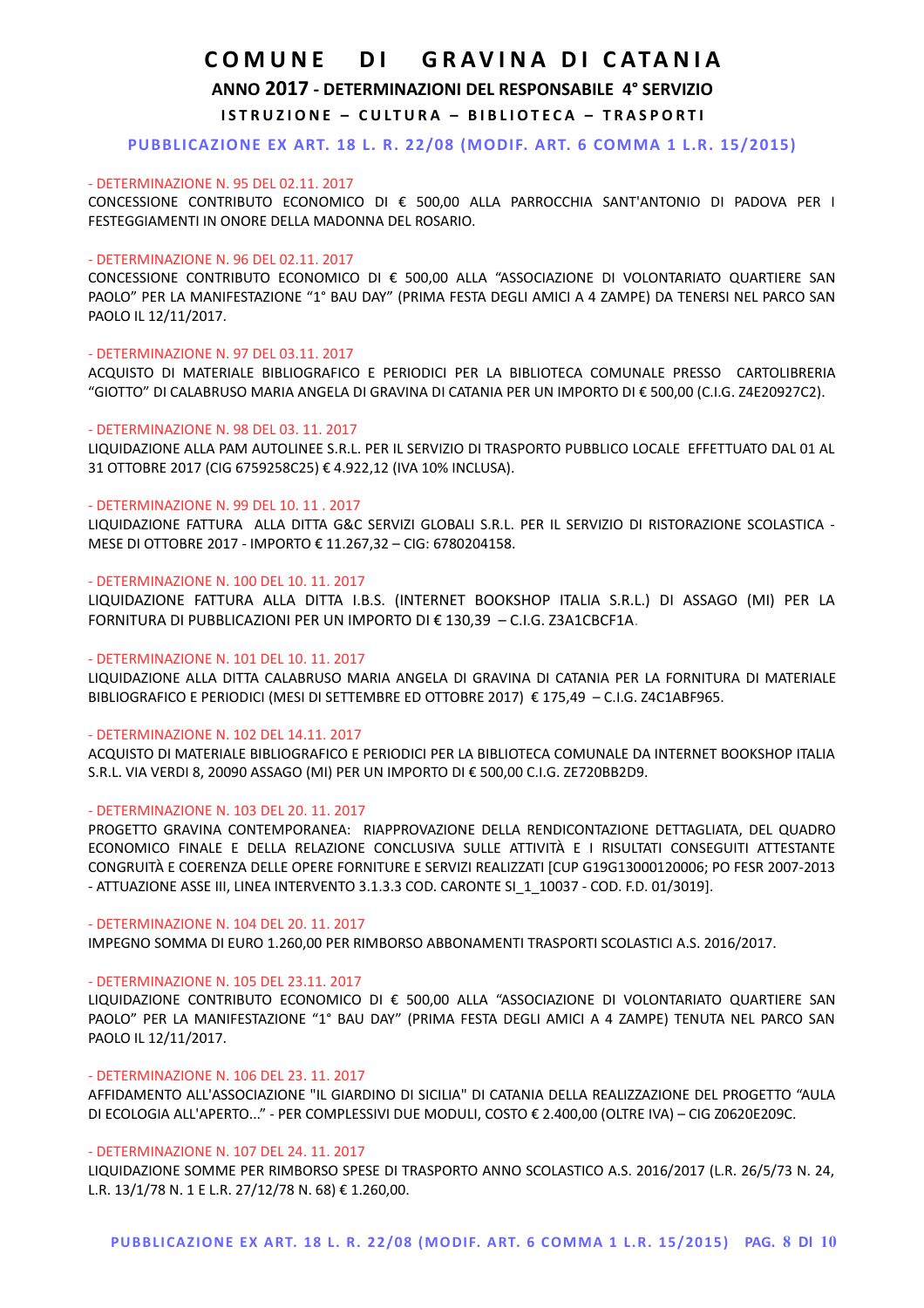**ANNO 2017 - DETERMINAZIONI DEL RESPONSABILE 4° SERVIZIO**

**ISTRUZIONE - CULTURA - BIBLIOTECA - TRASPORTI** 

**PUBBLICAZIONE EX ART. 18 L. R. 22/08 (MODIF. ART. 6 COMMA 1 L.R. 15/2015)**

#### - DETERMINAZIONE N. 108 DEL 30. 11. 2017

CONCESSIONE CONTRIBUTI ECONOMICI E AFFIDAMENTO SERVIZI A DIVERSI ENTI PER L'IMPORTO TOTALE DI € 20.000,00.

#### - DETERMINAZIONE N. 109 DEL 01. 12. 2017

LIQUIDAZIONE ALLA PAM AUTOLINEE S.R.L. PER IL SERVIZIO DI TRASPORTO PUBBLICO LOCALE EFFETTUATO DAL 01 AL 30 NOVEMBRE 2017 (CIG 6759258C25) € 4.922,12 (IVA 10% INCLUSA).

#### - DETERMINAZIONE N. 110 DEL 05. 12. 2017

IMPEGNO SOMMA DI EURO PER LA EMISSIONE DEI BUONI LIBRO DESTINATI PER GLI ALUNNI DELLE SCUOLE SECONDARIE DI PRIMO GRADO (MEDIE) ANNO SCOLASTICO 2017/2018.

#### - DETERMINAZIONE N. 112 DEL 12. 12. 2017

AFFIDAMENTO TRAMITE ORDINE DIRETTO SU MEPA DEL SERVIZIO DI NOLEGGIO DI UNA FOTOCOPIATRICE MULTIFUNZIONE MONOCROMATICA CON SCHEDA DI RETE PER L'USO CONDIVISO TRA DIVERSI UFFICI DEL 4°, DELL'11° SERVIZIO E DELL'UAS L. 328 ALLA DITTA TEC S.R.L.. DURATA CONTRATTO ANNI 2 - CIG ZA1213ECA8.

#### - DETERMINAZIONE N. 113 DEL 14. 12. 2017

ACCERTAMENTO SOMME CONTRIBUTO ASSESSORATO REG.LE BENI CULTURALI, IMPEGNO PER AFFIDAMENTO FORNITURE DI SCAFFALATURE METALLICHE E VOLUMI VARI ALLA BIBLIOTECA PER UNA SPESA COMPLESSIVA € 5.000,00 – C.I.G. ZD520ED7DD E ZCD21448EA.

#### - DETERMINAZIONE N. 114 DEL 14. 12. 2017

AFFIDAMENTO DELLA FORNITURA DI UNO SLOT DI MEMORIA RAM DA 8 GB ALLA DITTA GALATI ANTONINO DI GRAVINA DI CATANIA (CT) PER € 91,50 (IVA INC.) C.I.G. Z842130C28.

## - DETERMINAZIONE N. 115 DEL 14. 12. 2017

CONCESSIONE CONTRIBUTI ALLE SCUOLE PUBBLICHE GRAVINESI PER LA REALIZZAZIONE DI ATTIVITA' EXTRA-CURRICULARI A.S. 2017-2018.

#### - DETERMINAZIONE N. 116 DEL 14. 12. 2017

ASSEGNAZIONE SOMME ALLE SCUOLE DI GRAVINA DI CT PER L'ACQUISTO DEL MATERIALE NECESSARIO AL LORO FUNZIONAMENTO A.S. 2017/2018; IMPEGNO SOMME.

#### - DETERMINAZIONE N. 117 DEL 14. 12. 2017

LIQUIDAZIONE FATTURE ALLE LIBRERIE PER LA FORNITURA DI LIBRI AGLI ALUNNI AVENTI DIRITTO CUI SONO STATI EROGATI BUONI LIBRO ORDINARI NELL'ANNO 2017-2018, PER L'IMPORTO TOTALE DI € 4.317,67.

#### - DETERMINAZIONE N. 118 DEL 18. 12. 2017

AFFIDAMENTO FORNITURA DI 2 NOTEBOOK SUL MEPA ALLA DITTA PC GROSS ITALIA S.R.L. PER € 987,80 (OLTRE IVA) RDO N. 1805286 C.I.G. ZBF2120F69.

## - DETERMINAZIONE N. 119 DEL 18. 12 . 2017

LIQUIDAZIONE FATTURA ALLA DITTA G&C SERVIZI GLOBALI S.R.L. PER IL SERVIZIO DI RISTORAZIONE SCOLASTICA - MESE DI NOVEMBRE 2017 - IMPORTO € 8.399,09 – CIG: 6780204158.

#### - DETERMINAZIONE N. 120 DEL 19. 12. 2017

AFFIDAMENTO, TRAMITE PROCEDURA MEPA, DI UNA FORNITURA MATERIALE DI CANCELLERIA ALLA DITTA GALATI ANTONINO DI GRAVINA DI CATANIA (CT) PER UN IMPORTO DI € 1.538,54 (IVA INCLUSA) RDO N. 1811659 C.I.G. ZC52133921.

## - DETERMINAZIONE N. 121 DEL 19. 12. 2017

.

AFFIDAMENTO ALLA DITTA DINA PROFESSIONAL S.R.L. DI SAN GIOVANNI LA PUNTA DI UNA FORNITURA DI ARREDI SCOLASTICI PER UN IMPORTO DI € 4.181,78 IVA INCLUSA. TRATTATIVA DIRETTA MEPA N. 352024 C.I.G. Z3821039A8